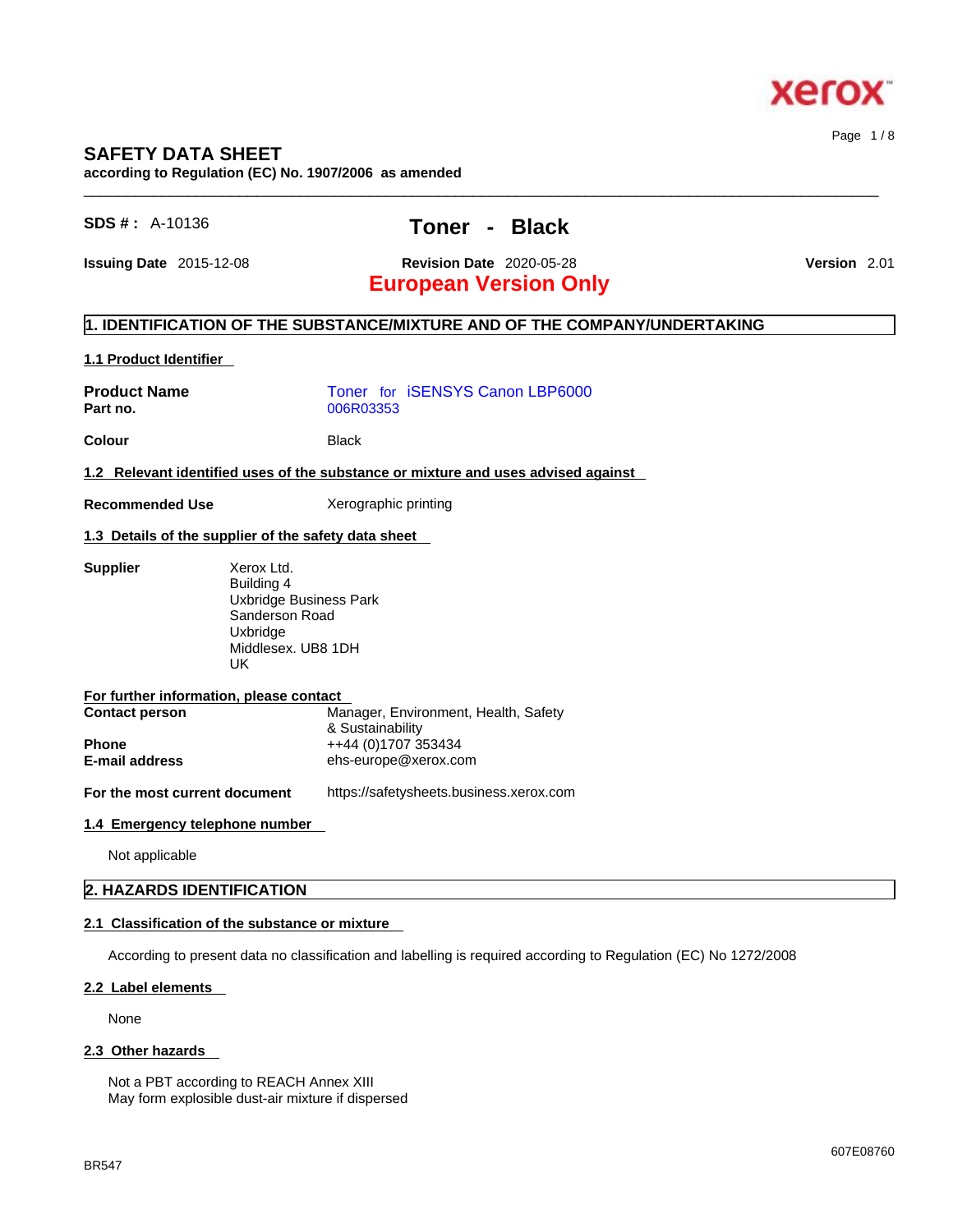607E08760

# **SDS # :** A-10136 **Toner - Black**

 $\_$  ,  $\_$  ,  $\_$  ,  $\_$  ,  $\_$  ,  $\_$  ,  $\_$  ,  $\_$  ,  $\_$  ,  $\_$  ,  $\_$  ,  $\_$  ,  $\_$  ,  $\_$  ,  $\_$  ,  $\_$  ,  $\_$  ,  $\_$  ,  $\_$  ,  $\_$  ,  $\_$  ,  $\_$  ,  $\_$  ,  $\_$  ,  $\_$  ,  $\_$  ,  $\_$  ,  $\_$  ,  $\_$  ,  $\_$  ,  $\_$  ,  $\_$  ,  $\_$  ,  $\_$  ,  $\_$  ,  $\_$  ,  $\_$  ,

**Issuing Date** 2015-12-08 **Revision Date** 2020-05-28 **Version** 2.01

 $\_$  ,  $\_$  ,  $\_$  ,  $\_$  ,  $\_$  ,  $\_$  ,  $\_$  ,  $\_$  ,  $\_$  ,  $\_$  ,  $\_$  ,  $\_$  ,  $\_$  ,  $\_$  ,  $\_$  ,  $\_$  ,  $\_$  ,  $\_$  ,  $\_$  ,  $\_$  ,  $\_$  ,  $\_$  ,  $\_$  ,  $\_$  ,  $\_$  ,  $\_$  ,  $\_$  ,  $\_$  ,  $\_$  ,  $\_$  ,  $\_$  ,  $\_$  ,  $\_$  ,  $\_$  ,  $\_$  ,  $\_$  ,  $\_$  ,

# **3. COMPOSITION/INFORMATION ON INGREDIENTS**

### **3.2 Mixtures**

| <b>Chemical Name</b>         | Weight % | <b>CAS No.</b> | <b>EC-No</b> | Classification (Reg.) | Hazard                   | <b>REACH Registration</b> |
|------------------------------|----------|----------------|--------------|-----------------------|--------------------------|---------------------------|
|                              |          |                |              | 1272/2008)            | <b>Statements</b>        | <b>Number</b>             |
| Styrene / acrylate copolymer | 40-60    | Proprietary    | Not listed   | $- -$                 | --                       | $\overline{\phantom{m}}$  |
| Magnetite                    | 40-50    | 1317-61-9      | 215-277-5    | $\sim$ $\sim$         | $\overline{\phantom{m}}$ | 01-2119457646-28-0021     |
| Wax                          | 1-5      | Proprietary    | Not listed   | $- -$                 | --                       |                           |
| Silica                       | 1-3      | 67762-90-7     | Not listed   | $\sim$ $\sim$         | --                       | $\overline{\phantom{m}}$  |
| Metal complex dye            | < 1.0    | 42405-40-3     | 403-360-0    | Flam, Sol. 1          | H <sub>228</sub>         | --                        |
|                              |          |                |              | Acute Tox 4           | H302                     |                           |
|                              |          |                |              | Aquatic Acute 1       | H400                     |                           |
|                              |          |                |              | Aquatic Chronic 1     | H410                     |                           |

### **Full text of H- statements: see section 16 Note**

"--" indicates no classification or hazard statements apply.

Components marked as "Not Listed" are exempt from registration.

Where no REACH registration number is listed, it is considered confidential to the Only Representative.

## **4. FIRST AID MEASURES**

### **4.1 Description of first aid measures**

| <b>General advice</b> | For external use only. When symptoms persist or in all cases of doubt seek medical advice.<br>Show this safety data sheet to the doctor in attendance. |
|-----------------------|--------------------------------------------------------------------------------------------------------------------------------------------------------|
| Eye contact           | Immediately flush with plenty of water. After initial flushing, remove any contact lenses and<br>continue flushing for at least 15 minutes             |
| <b>Skin contact</b>   | Wash skin with soap and water                                                                                                                          |
| <b>Inhalation</b>     | Move to fresh air                                                                                                                                      |
| Ingestion             | Rinse mouth with water and afterwards drink plenty of water or milk                                                                                    |
|                       |                                                                                                                                                        |

### **4.2 Most important symptoms and effects, both acute and delayed**

| <b>Acute toxicity</b>   |                                                       |  |
|-------------------------|-------------------------------------------------------|--|
| Eyes                    | No known effect                                       |  |
| <b>Skin</b>             | No known effect                                       |  |
| <b>Inhalation</b>       | No known effect                                       |  |
| Ingestion               | No known effect                                       |  |
| <b>Chronic effects</b>  |                                                       |  |
| <b>Chronic toxicity</b> | No known effects under normal use conditions          |  |
| <b>Main symptoms</b>    | Overexposure may cause:                               |  |
|                         | mild respiratory irritation similar to nuisance dust. |  |

### **4.3 Indication of immediate medical attention and special treatment needed**

| <b>Protection of first-aiders</b> | No special protective equipment required |
|-----------------------------------|------------------------------------------|
| Notes to physician                | Treat symptomatically                    |



Page 2 / 8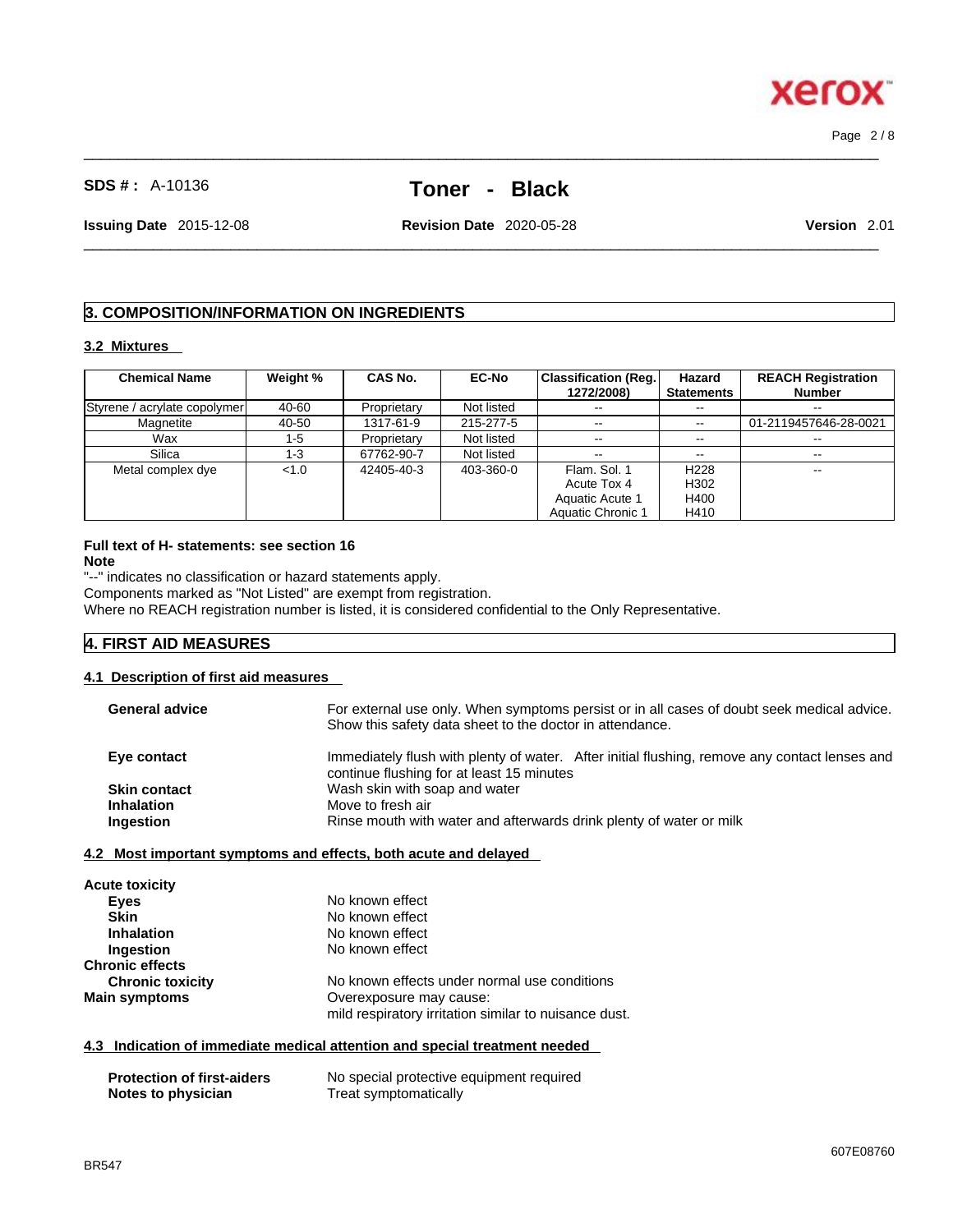xero

**SDS # :** A-10136 **Toner - Black**

**Issuing Date** 2015-12-08 **Revision Date** 2020-05-28 **Version** 2.01

 $\_$  ,  $\_$  ,  $\_$  ,  $\_$  ,  $\_$  ,  $\_$  ,  $\_$  ,  $\_$  ,  $\_$  ,  $\_$  ,  $\_$  ,  $\_$  ,  $\_$  ,  $\_$  ,  $\_$  ,  $\_$  ,  $\_$  ,  $\_$  ,  $\_$  ,  $\_$  ,  $\_$  ,  $\_$  ,  $\_$  ,  $\_$  ,  $\_$  ,  $\_$  ,  $\_$  ,  $\_$  ,  $\_$  ,  $\_$  ,  $\_$  ,  $\_$  ,  $\_$  ,  $\_$  ,  $\_$  ,  $\_$  ,  $\_$  ,

### **5. FIREFIGHTING MEASURES**

### **5.1 Extinguishing media**

**Suitable extinguishing media** Use water spray or fog; do not use straight streams, Foam

**Unsuitable extinguishing media** Do not use a solid water stream as it may scatterand spread fire

### **5.2 Special hazards arising from the substance or mixture**

Fine dust dispersed in air, in sufficient concentrations, and in the presence of an ignition source is a potential dust explosion hazard

**Hazardous combustion products**Hazardous decomposition products due to incomplete combustion, Carbon oxides, Nitrogen oxides (NOx)

### **5.3 Advice for fire-fighters**

In the event of fire and/or explosion do not breathe fumes. Wear fire/flame resistant/retardant clothing. Use self-contained pressure-demand breathing apparatus if needed to prevent exposure to smoke or airborne toxins. Wear self-contained breathing apparatus and protective suit.

### **Other information**

| Flammability | Not flammable  |
|--------------|----------------|
| Flash point  | Not applicable |

### **6. ACCIDENTAL RELEASE MEASURES**

### **6.1 Personal precautions, protective equipment and emergency procedures**

Avoid breathing dust

### **6.2 Environmental precautions**

Although toner is not an aquatic toxin, microplastics may be a physical hazard to aquatic life and should not be allowed to enter drains, sewers, or waterways

### **6.3 Methods and material for containment and cleaning up**

| <b>Methods for containment</b> | Prevent dust cloud                                                                |
|--------------------------------|-----------------------------------------------------------------------------------|
| Methods for cleaning up        | Use a vacuum cleaner to remove excess, then wash with COLD water. Hot water fuses |
|                                | the toner making it difficult to remove                                           |

### **6.4 Reference to other sections**

See section 12 for additional ecological information See Section 13 for additional information

### **7. HANDLING AND STORAGE**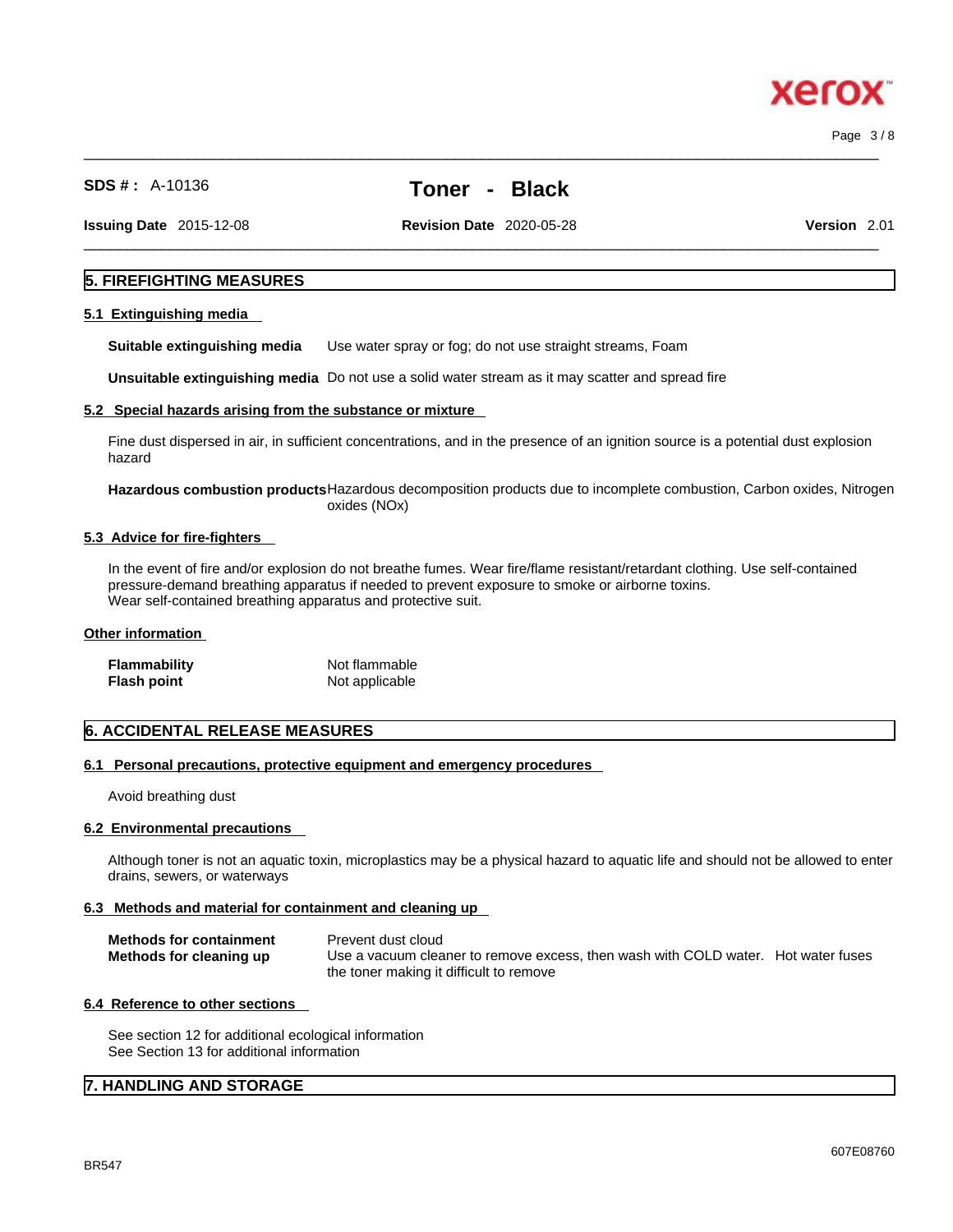**Xerox** 

| <b>Hygiene measures</b>                                                                                                                     |                                                                                                                                                                                                              | None under normal use conditions                                              |          |                                                   |  |                                           |      |
|---------------------------------------------------------------------------------------------------------------------------------------------|--------------------------------------------------------------------------------------------------------------------------------------------------------------------------------------------------------------|-------------------------------------------------------------------------------|----------|---------------------------------------------------|--|-------------------------------------------|------|
| 7.2 Conditions for safe storage, including any incompatibilities                                                                            |                                                                                                                                                                                                              |                                                                               |          |                                                   |  |                                           |      |
| Keep container tightly closed in a dry and well-ventilated place, Store at room temperature                                                 |                                                                                                                                                                                                              |                                                                               |          |                                                   |  |                                           |      |
| 7.3 Specific end uses                                                                                                                       |                                                                                                                                                                                                              |                                                                               |          |                                                   |  |                                           |      |
| Xerographic printing                                                                                                                        |                                                                                                                                                                                                              |                                                                               |          |                                                   |  |                                           |      |
| 8. EXPOSURE CONTROLS/PERSONAL PROTECTION                                                                                                    |                                                                                                                                                                                                              |                                                                               |          |                                                   |  |                                           |      |
| 8.1 Control parameters                                                                                                                      |                                                                                                                                                                                                              |                                                                               |          |                                                   |  |                                           |      |
| <b>Xerox Exposure Limit</b><br><b>Xerox Exposure Limit</b>                                                                                  |                                                                                                                                                                                                              | 2.5 mg/m <sup>3</sup> (total dust)<br>0.4 mg/m <sup>3</sup> (respirable dust) |          |                                                   |  |                                           |      |
| 8.2 Exposure controls                                                                                                                       |                                                                                                                                                                                                              |                                                                               |          |                                                   |  |                                           |      |
| <b>Engineering measures</b>                                                                                                                 |                                                                                                                                                                                                              | None under normal use conditions                                              |          |                                                   |  |                                           |      |
| Personal protective equipment                                                                                                               |                                                                                                                                                                                                              |                                                                               |          |                                                   |  |                                           |      |
| <b>Eye/face protection</b><br><b>Hand protection</b><br>Skin and body protection<br><b>Respiratory protection</b><br><b>Thermal hazards</b> | No special protective equipment required<br>No special protective equipment required<br>No special protective equipment required<br>No special protective equipment required<br>None under normal processing |                                                                               |          |                                                   |  |                                           |      |
| <b>Environmental Exposure Controls</b><br><b>Environmental Exposure</b><br><b>Controls</b>                                                  |                                                                                                                                                                                                              |                                                                               |          | Keep out of drains, sewers, ditches and waterways |  |                                           |      |
| 9. PHYSICAL AND CHEMICAL PROPERTIES                                                                                                         |                                                                                                                                                                                                              |                                                                               |          |                                                   |  |                                           |      |
| 9.1 Information on basic physical and chemical properties                                                                                   |                                                                                                                                                                                                              |                                                                               |          |                                                   |  |                                           |      |
| Appearance<br><b>Physical state</b><br>Colour                                                                                               | Powder<br>Solid<br><b>Black</b>                                                                                                                                                                              |                                                                               |          | <b>Odour</b><br><b>Odour threshold</b><br>рH      |  | Faint<br>Not applicable<br>Not applicable |      |
| <b>Flash point</b>                                                                                                                          |                                                                                                                                                                                                              | Not applicable                                                                |          |                                                   |  |                                           |      |
| <b>Melting / Freezing Point</b><br><b>Boiling point/boiling range</b><br><b>Softening point</b>                                             |                                                                                                                                                                                                              | Not applicable<br>Not applicable<br>49 - 60 °C                                | $\prime$ | 120 - 140 °F                                      |  |                                           |      |
| <b>Evaporation rate</b>                                                                                                                     |                                                                                                                                                                                                              | Not applicable                                                                |          |                                                   |  |                                           |      |
| DDE 47                                                                                                                                      |                                                                                                                                                                                                              |                                                                               |          |                                                   |  |                                           | 607E |
|                                                                                                                                             |                                                                                                                                                                                                              |                                                                               |          |                                                   |  |                                           |      |

**SDS # :** A-10136 **Toner - Black**

 $\_$  ,  $\_$  ,  $\_$  ,  $\_$  ,  $\_$  ,  $\_$  ,  $\_$  ,  $\_$  ,  $\_$  ,  $\_$  ,  $\_$  ,  $\_$  ,  $\_$  ,  $\_$  ,  $\_$  ,  $\_$  ,  $\_$  ,  $\_$  ,  $\_$  ,  $\_$  ,  $\_$  ,  $\_$  ,  $\_$  ,  $\_$  ,  $\_$  ,  $\_$  ,  $\_$  ,  $\_$  ,  $\_$  ,  $\_$  ,  $\_$  ,  $\_$  ,  $\_$  ,  $\_$  ,  $\_$  ,  $\_$  ,  $\_$  ,

 $\_$  ,  $\_$  ,  $\_$  ,  $\_$  ,  $\_$  ,  $\_$  ,  $\_$  ,  $\_$  ,  $\_$  ,  $\_$  ,  $\_$  ,  $\_$  ,  $\_$  ,  $\_$  ,  $\_$  ,  $\_$  ,  $\_$  ,  $\_$  ,  $\_$  ,  $\_$  ,  $\_$  ,  $\_$  ,  $\_$  ,  $\_$  ,  $\_$  ,  $\_$  ,  $\_$  ,  $\_$  ,  $\_$  ,  $\_$  ,  $\_$  ,  $\_$  ,  $\_$  ,  $\_$  ,  $\_$  ,  $\_$  ,  $\_$  , **Issuing Date** 2015-12-08 **Revision Date** 2020-05-28 **Version** 2.01

# **7.1 Precautions for safe handling**

Handle in accordance with good industrial hygiene and safety practice, Avoid dust accumulation in enclosed space, Prevent dust cloud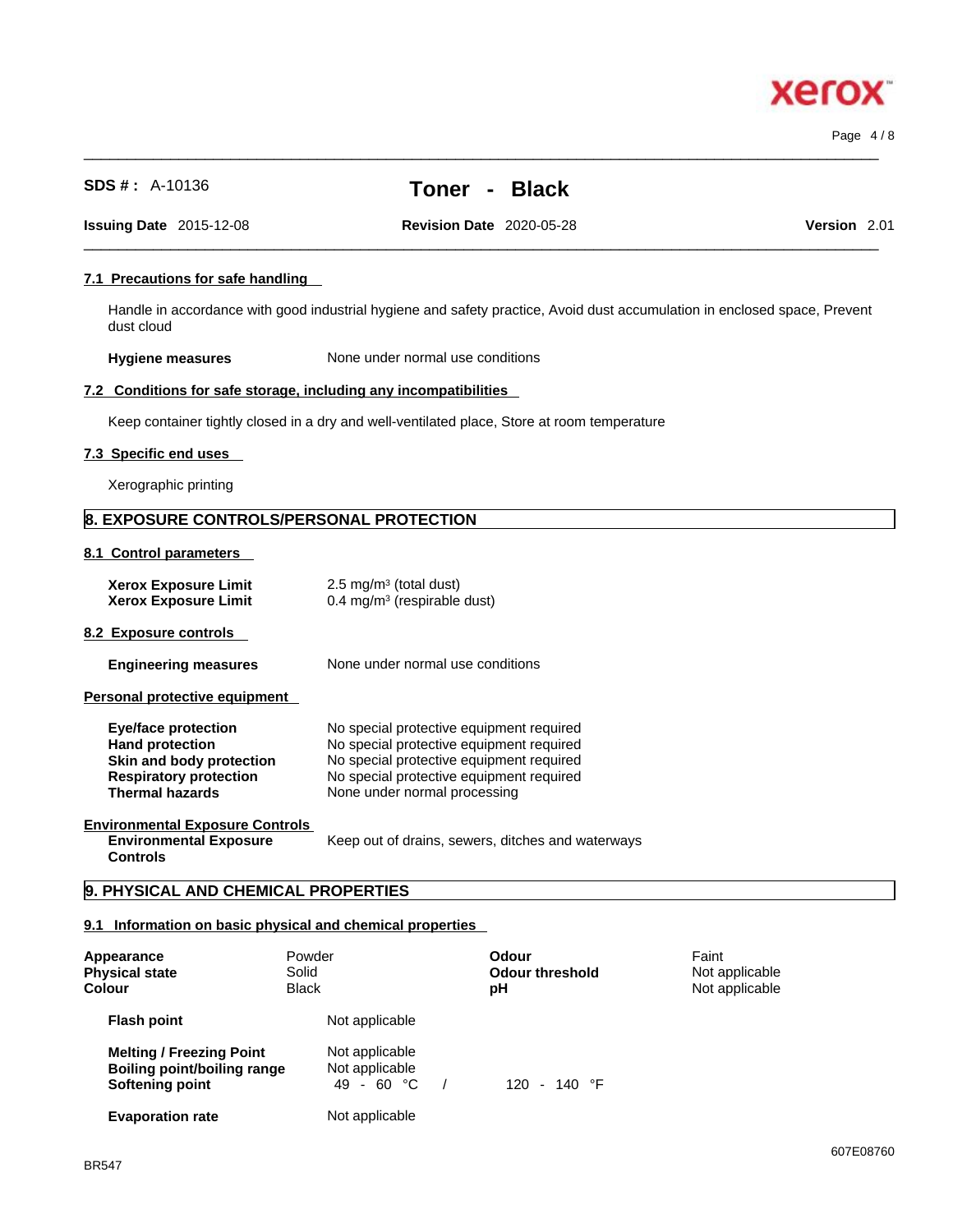

Page 5 / 8

| <b>SDS # :</b> A-10136                                                                                                                                                                                             | <b>Black</b><br>Toner                                                                                                                                         |              |
|--------------------------------------------------------------------------------------------------------------------------------------------------------------------------------------------------------------------|---------------------------------------------------------------------------------------------------------------------------------------------------------------|--------------|
| <b>Issuing Date</b> 2015-12-08                                                                                                                                                                                     | <b>Revision Date 2020-05-28</b>                                                                                                                               | Version 2.01 |
| <b>Flammability</b><br><b>Flammability Limits in Air</b>                                                                                                                                                           | Not flammable<br>Not applicable                                                                                                                               |              |
| <b>Explosive Limits</b>                                                                                                                                                                                            | No data available                                                                                                                                             |              |
| Vapour pressure<br><b>Vapour density</b><br><b>Specific gravity</b><br><b>Water solubility</b><br><b>Partition coefficient</b><br><b>Autoignition temperature</b><br><b>Decomposition temperature</b><br>Viscosity | Not applicable<br>Not applicable<br>$-2$<br>Negligible<br>Not applicable<br>Not applicable<br>Not determined<br>Not applicable                                |              |
| <b>Explosive properties</b><br><b>Oxidising properties</b>                                                                                                                                                         | Fine dust dispersed in air, in sufficient concentrations, and in the presence of an ignition<br>source is a potential dust explosion hazard<br>Not applicable |              |
| 9.2 Other information                                                                                                                                                                                              |                                                                                                                                                               |              |

 $\_$  ,  $\_$  ,  $\_$  ,  $\_$  ,  $\_$  ,  $\_$  ,  $\_$  ,  $\_$  ,  $\_$  ,  $\_$  ,  $\_$  ,  $\_$  ,  $\_$  ,  $\_$  ,  $\_$  ,  $\_$  ,  $\_$  ,  $\_$  ,  $\_$  ,  $\_$  ,  $\_$  ,  $\_$  ,  $\_$  ,  $\_$  ,  $\_$  ,  $\_$  ,  $\_$  ,  $\_$  ,  $\_$  ,  $\_$  ,  $\_$  ,  $\_$  ,  $\_$  ,  $\_$  ,  $\_$  ,  $\_$  ,  $\_$  ,

None

### **10. STABILITY AND REACTIVITY**

### **10.1 Reactivity**

No dangerous reaction known under conditions of normal use

### **10.2 Chemical stability**

Stable under normal conditions

### **10.3 Possibility of hazardous reactions**

| <b>Hazardous reactions</b> | None under normal processing            |
|----------------------------|-----------------------------------------|
| Hazardous polymerisation   | Hazardous polymerisation does not occur |

### **10.4 Conditions to avoid**

Prevent dust cloud, Fine dust dispersed in air, in sufficient concentrations, and in the presence of an ignition source is a potential dust explosion hazard

### **10.5 Incompatible Materials**

None

### **10.6 Hazardous decomposition products**

None under normal use

# **11. TOXICOLOGICAL INFORMATION**

*The toxicity data noted below is based on the test results of similar reprographic materials.*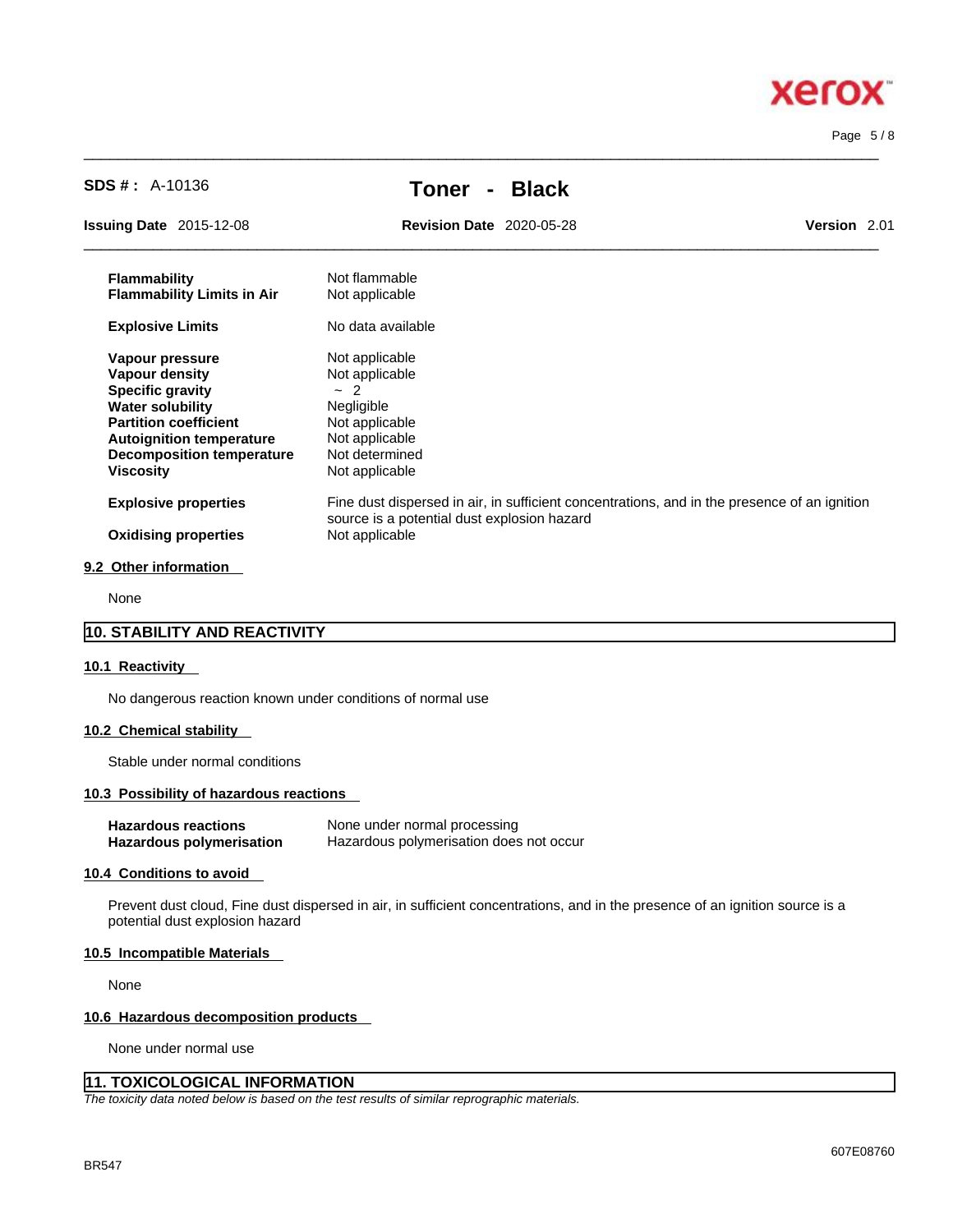Page 6 / 8

**Xerox** 

# **SDS # :** A-10136 **Toner - Black**

 $\_$  ,  $\_$  ,  $\_$  ,  $\_$  ,  $\_$  ,  $\_$  ,  $\_$  ,  $\_$  ,  $\_$  ,  $\_$  ,  $\_$  ,  $\_$  ,  $\_$  ,  $\_$  ,  $\_$  ,  $\_$  ,  $\_$  ,  $\_$  ,  $\_$  ,  $\_$  ,  $\_$  ,  $\_$  ,  $\_$  ,  $\_$  ,  $\_$  ,  $\_$  ,  $\_$  ,  $\_$  ,  $\_$  ,  $\_$  ,  $\_$  ,  $\_$  ,  $\_$  ,  $\_$  ,  $\_$  ,  $\_$  ,  $\_$  ,

**Issuing Date** 2015-12-08 **Revision Date** 2020-05-28 **Version** 2.01

 $\_$  ,  $\_$  ,  $\_$  ,  $\_$  ,  $\_$  ,  $\_$  ,  $\_$  ,  $\_$  ,  $\_$  ,  $\_$  ,  $\_$  ,  $\_$  ,  $\_$  ,  $\_$  ,  $\_$  ,  $\_$  ,  $\_$  ,  $\_$  ,  $\_$  ,  $\_$  ,  $\_$  ,  $\_$  ,  $\_$  ,  $\_$  ,  $\_$  ,  $\_$  ,  $\_$  ,  $\_$  ,  $\_$  ,  $\_$  ,  $\_$  ,  $\_$  ,  $\_$  ,  $\_$  ,  $\_$  ,  $\_$  ,  $\_$  ,

### **11.1 Information on toxicological effects**

| <b>Acute toxicity</b>        |                                                                           |
|------------------------------|---------------------------------------------------------------------------|
| Product Information          |                                                                           |
| <b>Irritation</b>            | No skin irritation, No eye irritation                                     |
| Oral LD50                    | $> 5$ g/kg (rat)                                                          |
| Dermal LD50                  | $> 5$ g/kg (rabbit)                                                       |
| <b>LC50 Inhalation</b>       | $> 5$ mg/L (rat, 4 hr)                                                    |
| <b>Chronic toxicity</b>      |                                                                           |
| Product Information          |                                                                           |
| <b>Chronic effects</b>       | No known effects under normal use conditions                              |
| Carcinogenicity              | Not classifiable as a human carcinogen                                    |
| Other toxic effects          |                                                                           |
| Product Information          |                                                                           |
| <b>Sensitisation</b>         | No sensitisation responses were observed                                  |
| <b>Mutagenic effects</b>     | Not mutagenic in AMES Test                                                |
| <b>Reproductive toxicity</b> | This product does not contain any known or suspected reproductive hazards |
| Target organ effects         | None known                                                                |
| Other adverse effects        | None known                                                                |
| <b>Aspiration Hazard</b>     | Not applicable                                                            |

11.2 Information on other hazards

**Endocrine disrupting properties** No information available

## **12. ECOLOGICAL INFORMATION**

### **12.1 Toxicity**

EC50/72h/algae = >1000 mg/L

### **12.2 Persistence and degradability**

Not readily biodegradable

### **12.3 Bioaccumulative potential**

Bioaccumulation is unlikely

### **12.4 Mobility in soil**

Insoluble in water

### **12.5 Results of PBT and vPvB assessment**

Not a PBT according to REACH Annex XIII

### **12.6 Endocrine disrupting properties**

This product does not contain any known or suspected endocrine disruptors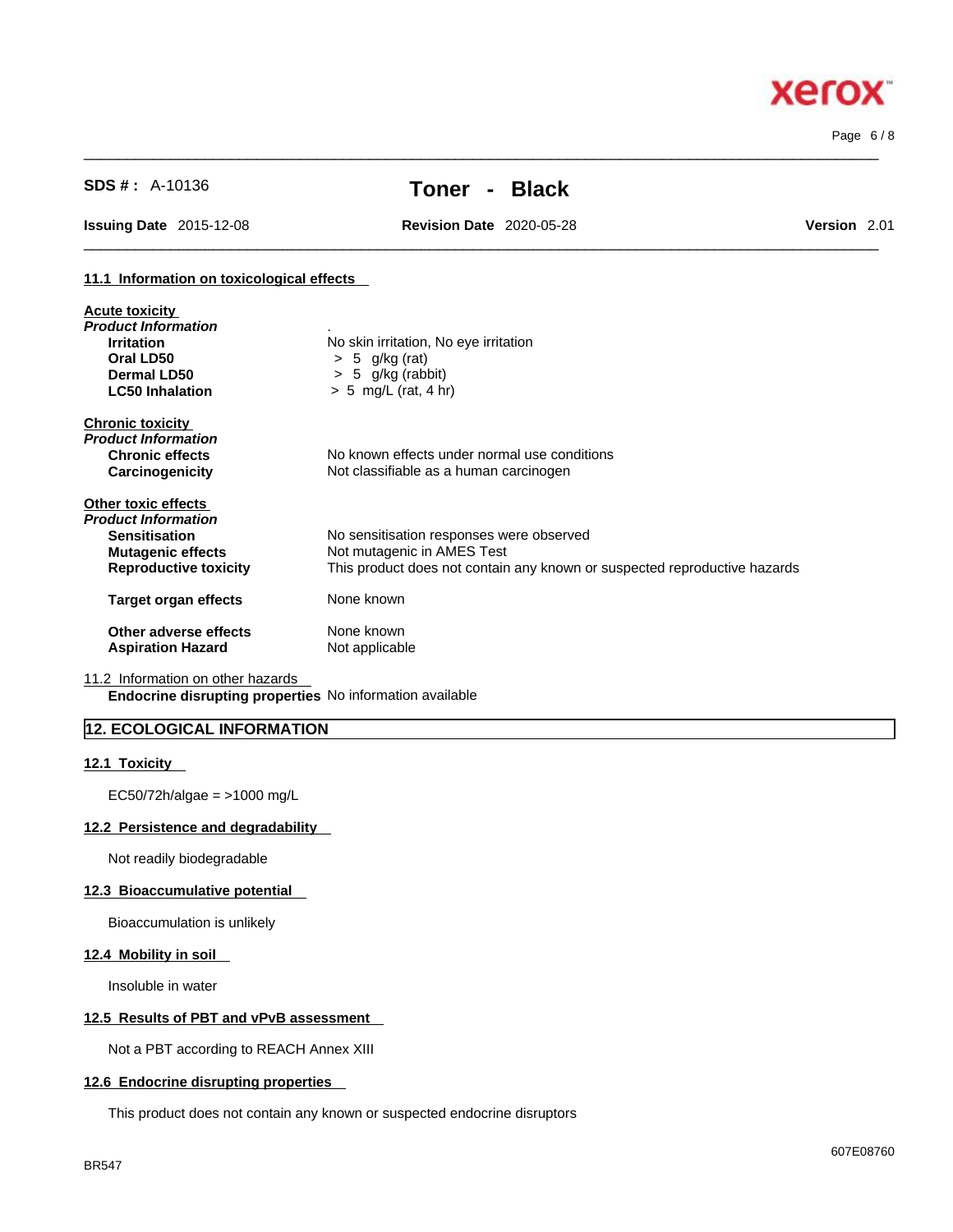**xero** 

**SDS # :** A-10136 **Toner - Black**

 $\_$  ,  $\_$  ,  $\_$  ,  $\_$  ,  $\_$  ,  $\_$  ,  $\_$  ,  $\_$  ,  $\_$  ,  $\_$  ,  $\_$  ,  $\_$  ,  $\_$  ,  $\_$  ,  $\_$  ,  $\_$  ,  $\_$  ,  $\_$  ,  $\_$  ,  $\_$  ,  $\_$  ,  $\_$  ,  $\_$  ,  $\_$  ,  $\_$  ,  $\_$  ,  $\_$  ,  $\_$  ,  $\_$  ,  $\_$  ,  $\_$  ,  $\_$  ,  $\_$  ,  $\_$  ,  $\_$  ,  $\_$  ,  $\_$  ,

 $\_$  ,  $\_$  ,  $\_$  ,  $\_$  ,  $\_$  ,  $\_$  ,  $\_$  ,  $\_$  ,  $\_$  ,  $\_$  ,  $\_$  ,  $\_$  ,  $\_$  ,  $\_$  ,  $\_$  ,  $\_$  ,  $\_$  ,  $\_$  ,  $\_$  ,  $\_$  ,  $\_$  ,  $\_$  ,  $\_$  ,  $\_$  ,  $\_$  ,  $\_$  ,  $\_$  ,  $\_$  ,  $\_$  ,  $\_$  ,  $\_$  ,  $\_$  ,  $\_$  ,  $\_$  ,  $\_$  ,  $\_$  ,  $\_$  , **Issuing Date** 2015-12-08 **Revision Date** 2020-05-28 **Version** 2.01

### **12.7 Other adverse effects**

Although toner is not an aquatic toxin, microplastics may be a physical hazard to aquatic life and should not be allowed to enter drains, sewers, or waterways.

# **13. DISPOSAL CONSIDERATIONS**

### **13.1 Waste treatment methods**

| <b>Waste Disposal Method</b>  | Can be landfilled or incinerated, when in compliance with local regulations<br>If incineration is to be carried out, care must be exercised to prevent dust clouds forming. |
|-------------------------------|-----------------------------------------------------------------------------------------------------------------------------------------------------------------------------|
| <b>EWC Waste Disposal No.</b> | 08 03 17*                                                                                                                                                                   |
| <b>Other information</b>      | Although toner is not an aquatic toxin, microplastics may be a physical hazard to aquatic life<br>and should not be allowed to enter drains, sewers, or waterways.          |

## **14. TRANSPORT INFORMATION**

### **14.1 UN/ID No**

Not regulated

### **14.2 Proper shipping name**

Not regulated

### **14.3 Transport hazard class(es)**

Not classified

### **14.4 Packing Group**

Not applicable

### **14.5 Environmental hazards**

Presents little or no hazard to the environment

### **14.6 Special precautions for users**

No special precautions are needed in handling this material

### **14.7 Transport in bulk according to MARPOL 73/78 and the IBC Code**

Not applicable

# **15. REGULATORY INFORMATION**